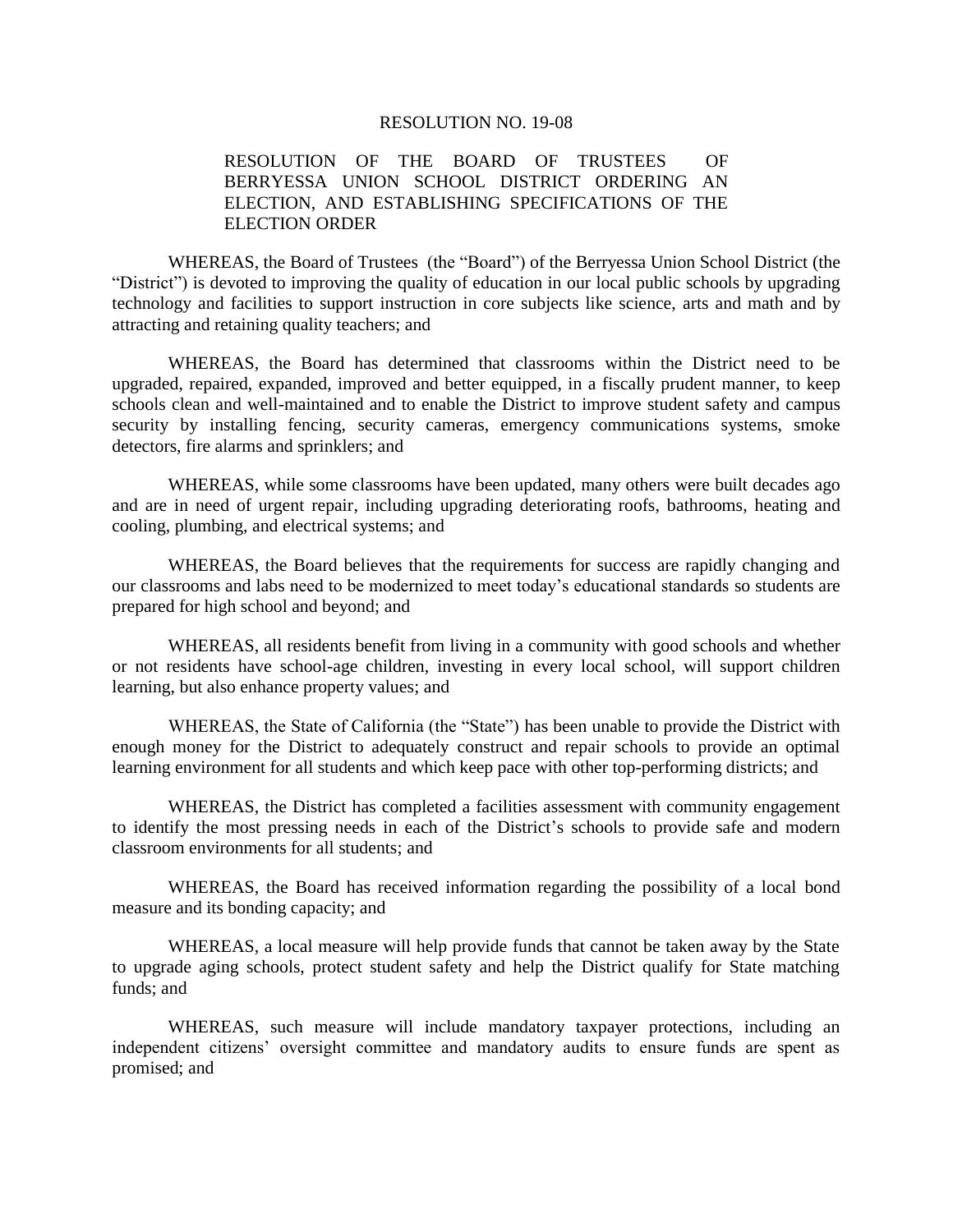WHEREAS, on November 7, 2000, the voters of California approved the Smaller Classes, Safer Schools and Financial Accountability Act ("Proposition 39") which reduced the voter threshold for *ad valorem* property tax levies used to pay for debt service on bonded indebtedness to 55% of the votes cast on a school district general obligation bond; and

WHEREAS, concurrent with the passage of Proposition 39, Chapter 1.5, Part 10, Division 1, Title 1 (commencing with Section 15264) of the Education Code (the "Act") became operative and established requirements associated with the implementation of Proposition 39; and

WHEREAS, the Board desires to make certain findings herein to be applicable to this election order and to establish certain performance audits, standards of financial accountability and citizen oversight that are contained in Proposition 39 and the Act; and

WHEREAS, the Board and District has solicited stakeholder and community input on school priorities from parents, teachers, staff, the community and civic leaders; and

WHEREAS, the Board desires to authorize the submission of a proposition to the District's voters at an election to authorize the issuance of bonds to pay for certain necessary improvements and enhancements to District educational facilities which will improve the health, safety and quality of education for students in the District; and

WHEREAS, the Board hereby determines that, in accordance with Opinion No. 04-110 of the Attorney General of the State of California, the restrictions in Proposition 39 which prohibit any bond money from being wasted or used for inappropriate administrative salaries or other operating expenses of the District shall be enforced strictly by the District's Citizens' Oversight Committee; and

WHEREAS, pursuant to Education Code Section 15270, based upon a projection of assessed property valuation, the Board has determined that, if approved by voters, the tax rate levied to meet the debt service requirements of the bonds proposed to be issued will not exceed the Proposition 39 limits per year per \$100,000 of assessed valuation of taxable property; and

WHEREAS, Elections Code Section 9400 *et seq.* requires that a tax rate statement be contained in all official materials relating to the election, including any ballot pamphlet prepared, sponsored, or distributed by the District; and

WHEREAS, the Board desires to authorize the filing of a tax rate statement and a ballot argument in favor of the proposition to be submitted to the voters at the election; and

WHEREAS, pursuant to the Elections Code, it is appropriate for the Board to request consolidation of the election with any and all other elections to be held on Tuesday, March 3, 2020, and to request the Santa Clara County Registrar of Voters to perform certain election services for the District.

NOW THEREFORE, THE BOARD OF TRUSTEES OF THE BERRYESSA UNION SCHOOL DISTRICT DOES HEREBY RESOLVE, DETERMINE AND ORDER AS FOLLOWS:

Section 1. That the Board, pursuant to Education Code Sections 15100 *et seq*., 15264 *et seq*., and Government Code Section 53506, hereby requests the Santa Clara County Registrar of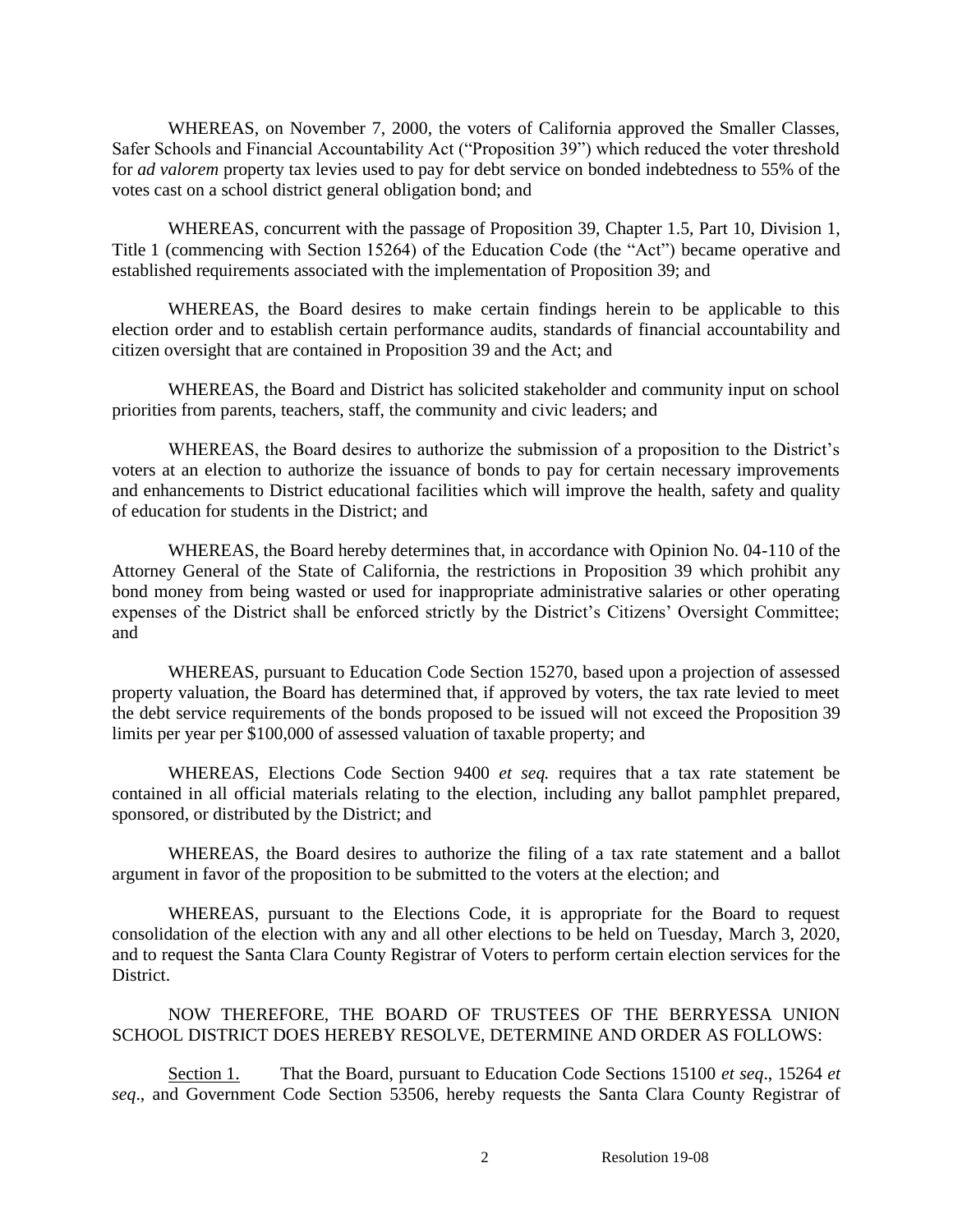Voters to conduct an election under the provisions of Proposition 39 and the Act and submit to the electors of the District the question of whether bonds of the District in the aggregate principal amount of \$98,000,000 (the "Bonds") shall be issued and sold for the purpose of raising money for the projects described in Exhibits "A" and "B" hereto. Both exhibits are directed to be printed in the voter pamphlet. The District's Superintendent, or designee, is hereby authorized and directed to make any changes to the text of the measure, or to the abbreviated form of the measure, as may be convenient or necessary to comply with the intent of this Resolution, the requirements of election officials, and requirements of law.

Section 2. That the date of the election shall be March 3, 2020.

Section 3. That the purpose of the election shall be for the voters in the District to vote on a proposition, a copy of which is attached hereto and marked Exhibit "A," incorporated by reference herein, and containing the question of whether the District shall issue the Bonds to pay for improvements to the extent permitted by such proposition. In compliance with Proposition 39 policies of the Board and the Act, the ballot propositions in Exhibits "A" and "B" are subject to the following requirements and determinations:

(a) that the proceeds of the sale of the Bonds shall be used only for the purposes set forth in the ballot measure and not for any other purpose, including teacher or administrator salaries or other school operating expenses;

(b) that the Board, in establishing the projects set forth in Exhibit "B," evaluated the safety, class size reduction, classroom, educational and information technology needs of the District as well as the importance of the projects to improve student learning in core subjects like math, science, and the arts;

(c) that the Board shall cause an annual, independent performance audit to be conducted to ensure that the Bond monies get spent only for the projects identified in Exhibit "B" hereto;

(d) that the Board shall cause an annual, independent financial audit of the proceeds from sale of Bonds to be conducted until all of the Bond proceeds have been expended;

(e) that the Board shall appoint a Citizens' Oversight Committee in compliance with Education Code Section 15278 no later than 60 days after the Board enters the election results in its minutes pursuant to Education Code Section 15274; and

(f) that the tax levy authorized to secure the Bonds of this election shall not exceed the Proposition 39 limits per \$100,000 of taxable property in the District when assessed valuation is projected by the District to increase in accordance with Article XIIIA of the California Constitution.

Section 4. That the authority for ordering the election is contained in Education Code Sections 15100 *et seq*., 15264 *et seq*., and Government Code Section 53506.

Section 5. That the authority for the specifications of this election order is contained in Education Code Section 5322. In connection with the ordering of the election pursuant to the provisions cited above, the District has obtained reasonable and informed projections of assessed property valuations that take into consideration projections of assessed property valuations made by the County assessor that are available to the District.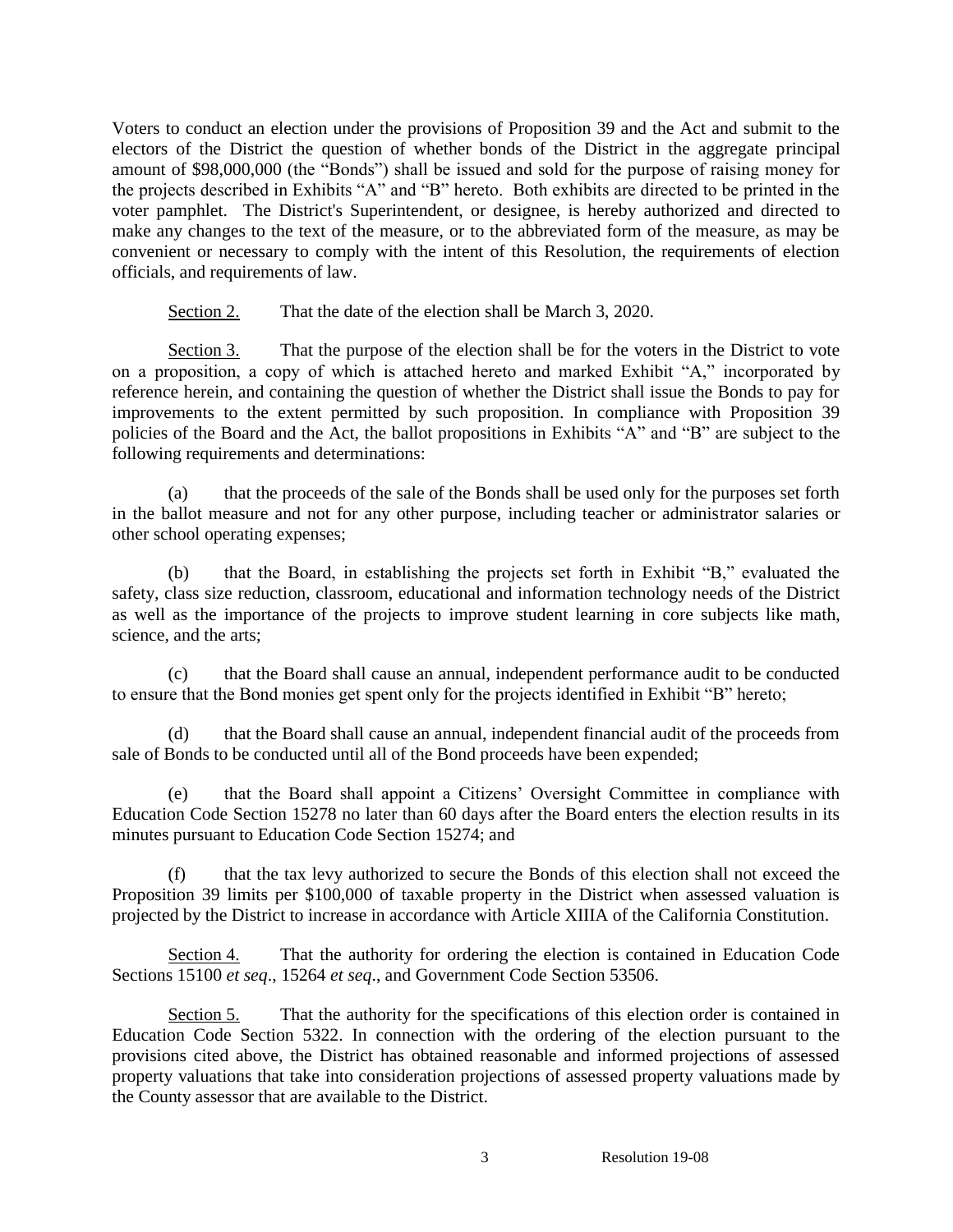Section 6. That the Santa Clara County Registrar of Voters and the Santa Clara County Board of Supervisors are hereby requested to consolidate the election ordered hereby with any and all other elections to be held on March 3, 2020 within the District. As provided in Elections Code Section 10403, the District acknowledges that the consolidation election will be conducted in the manner described in Elections Code Section 10418.

Section 7. That the Secretary of the Board is hereby directed to deliver a certified copy of this Resolution to the Santa Clara County Registrar of Voters no later than December 6, 2019.

Section 8. That Bonds may be issued pursuant to Education Code Section 15264 *et seq*. or Government Code Section 53506. The maximum rate of interest on any Bond shall not exceed the maximum rate allowed by Education Code Sections 15140 to 15143, as modified by Government Code Section 53531.

Section 9. That the Board requests the governing body of any such other political subdivision, or any officer otherwise authorized by law, to partially or completely consolidate such election and to further provide that the canvass of the returns of the election be made by any body or official authorized by law to canvass such returns, and that the Board consents to such consolidation. The Board further authorizes the submission of a tax rate statement and primary and rebuttal arguments, as appropriate, to be filed with the Santa Clara County Registrar of Voters by the established deadlines.

Section 10. Pursuant to Education Code Section 5303 and Elections Code Section 10002, the Board of Supervisors of Santa Clara County is requested to permit the Registrar of Voters to render all services specified by Elections Code Section 10418 relating to the election, for which services the District agrees to reimburse Santa Clara County, such services to include the publication of a Formal Notice of School Bond Election and the mailing of the sample ballot and tax rate statement (described in Elections Code Section 9401) pursuant to the terms of Education Code Section 5363 and Elections Code Section 12112.

ADOPTED, SIGNED AND APPROVED this 12th day of November, 2019.

BOARD OF TRUSTEES OF THE BERRYESSA UNION SCHOOL DISTRICT

 $By$  \_\_

President

Attest:

Secretary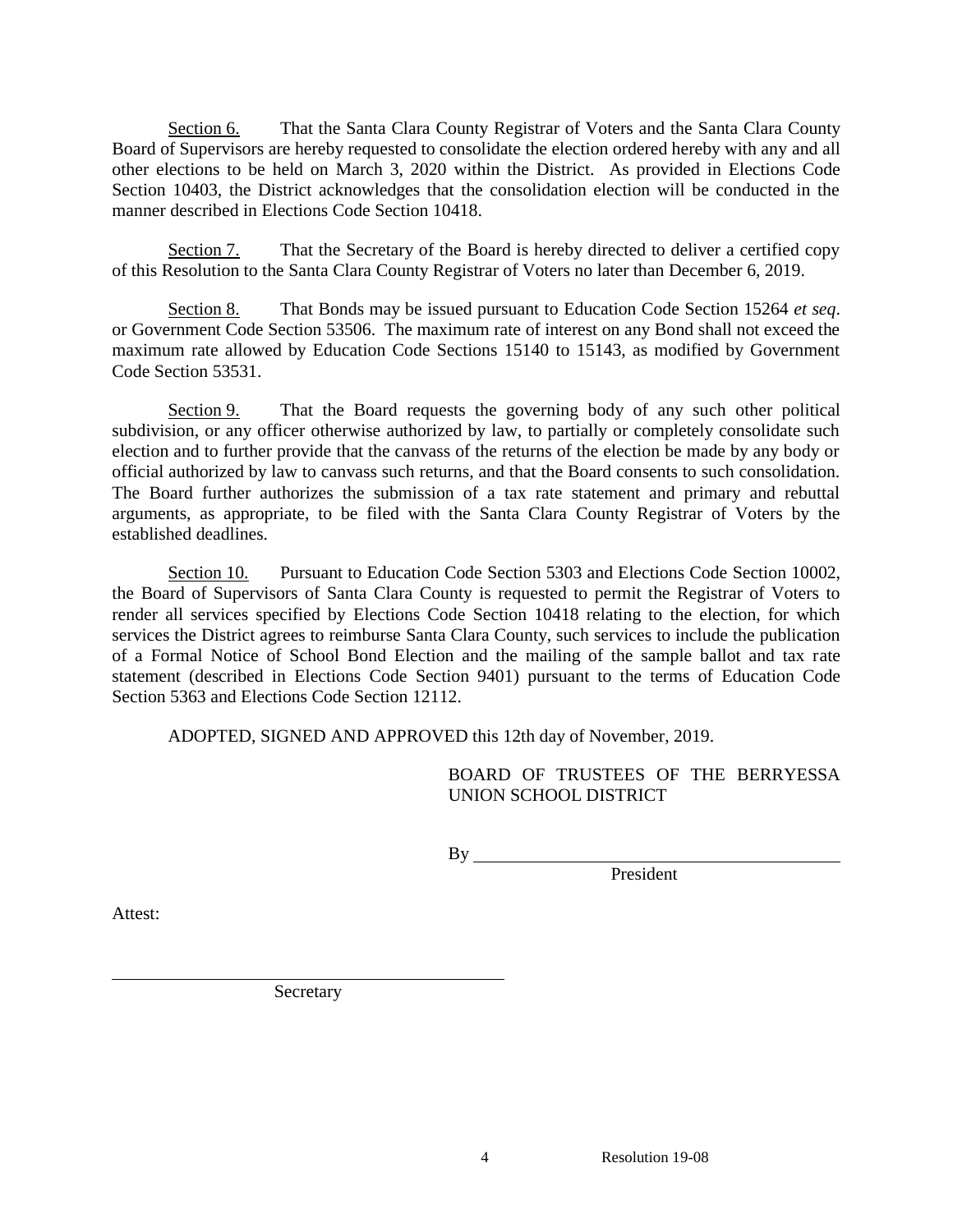# STATE OF CALIFORNIA ) )ss SANTA CLARA COUNTY )

I, Dr. Roxane Fuentes, do hereby certify that the foregoing is a true and correct copy of Resolution No. 19-08, which was duly adopted by the Board of Trustees of the Berryessa Union School District at the meeting thereof held on the 12th day of November, 2019, and that it was so adopted by the following vote:

AYES:

NOES:

ABSENT:

ABSTENTIONS:

 $By$ <sub>—</sub>

Secretary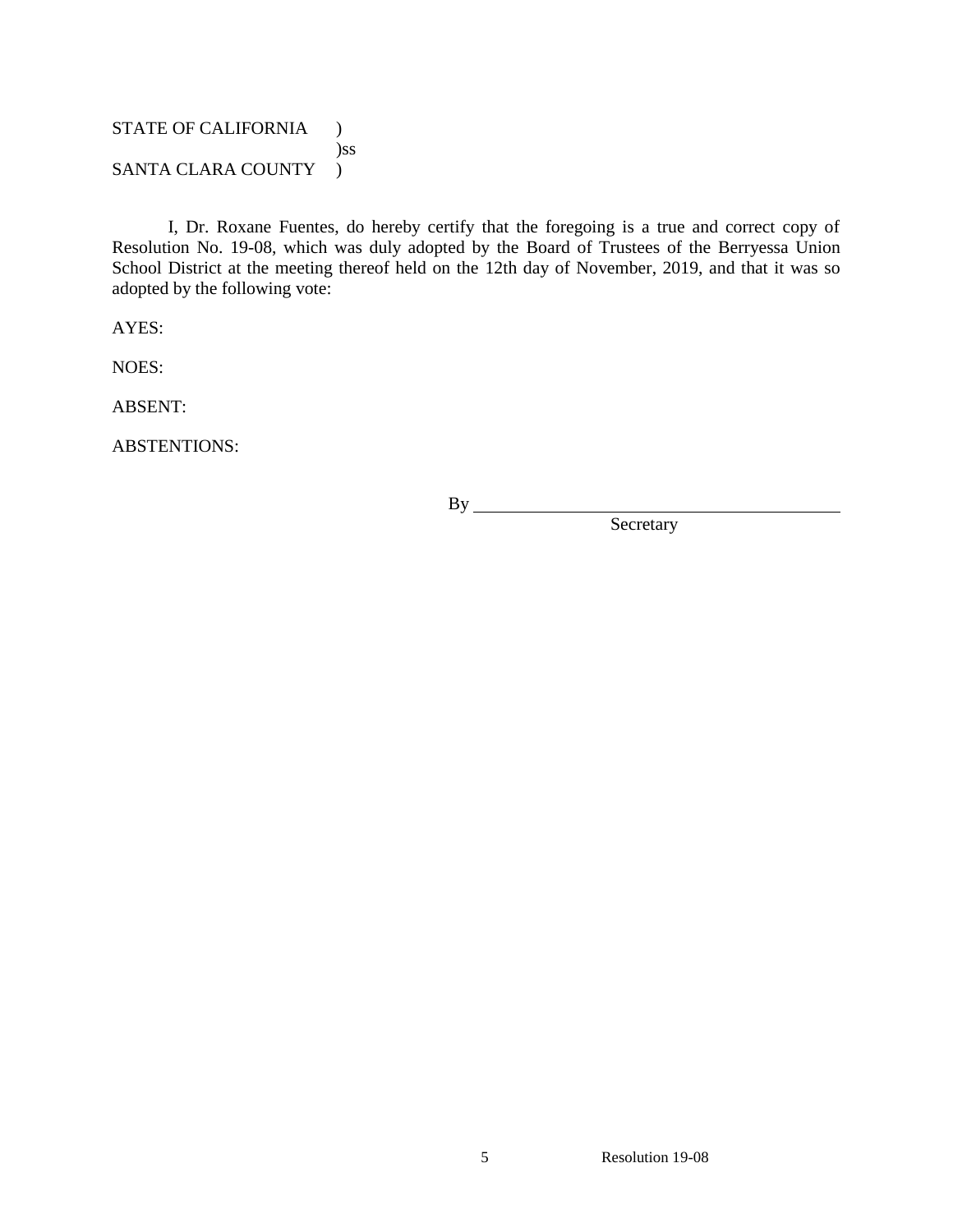### EXHIBIT A

**"BERRYESSA UNION SCHOOL DISTRICT CLASSROOM UPGRADE/SAFETY MEASURE**. To repair and update local elementary/middle schools, including science, arts and math classrooms/labs for 21<sup>st</sup>-century learning; make essential safety and security improvements; replace aging fire alarms; repair, construct, acquire classrooms, equipment, sites/facilities; shall Berryessa Union School District's measure authorizing \$98,000,000 in bonds at legal rates, levying \$28.50/ \$100,000 assessed value (\$6,300,000 annually) while bonds are outstanding, be approved, with citizen oversight, audits, no funds for administrators, all funds spent locally?"

Bonds – Yes Bonds – No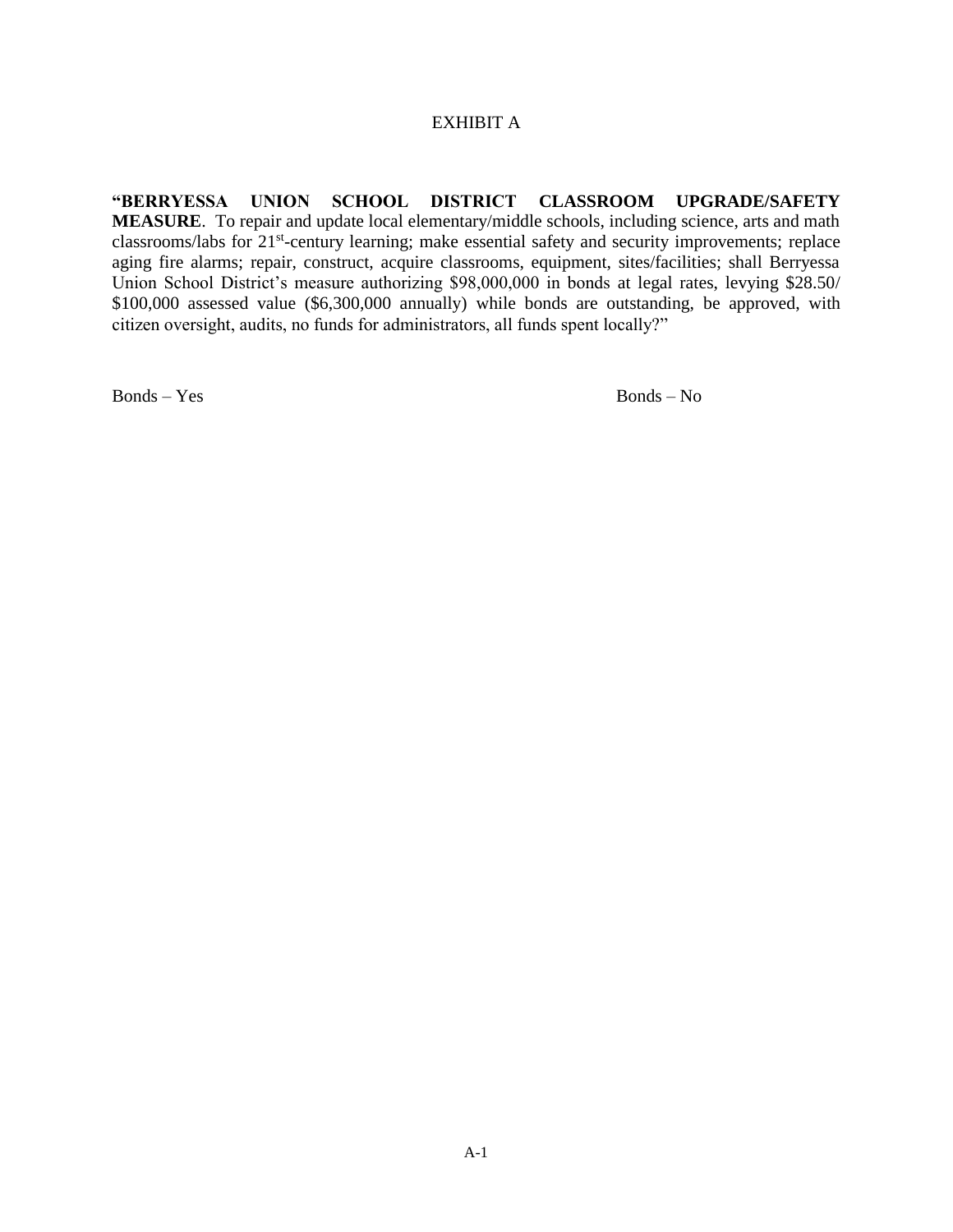#### EXHIBIT B

### FULL TEXT BALLOT PROPOSITION OF THE BERRYESSA UNION SCHOOL DISTRICT BOND MEASURE ELECTION MARCH 3, 2020

The following is the full proposition presented to the voters by the Berryessa Union School District.

**"BERRYESSA UNION SCHOOL DISTRICT CLASSROOM UPGRADE/SAFETY MEASURE**. To repair and update local elementary/middle schools, including science, arts and math classrooms/labs for 21<sup>st</sup>-century learning; make essential safety and security improvements; replace aging fire alarms; repair, construct, acquire classrooms, equipment, sites/facilities; shall Berryessa Union School District's measure authorizing \$98,000,000 in bonds at legal rates, levying \$28.50/ \$100,000 assessed value (\$6,300,000 annually) while bonds are outstanding, be approved, with citizen oversight, audits, no funds for administrators, all funds spent locally?"

### **PROJECT LIST**

The Board of Trustees of the Berryessa Union School District is committed to improving the quality of education in local schools by attracting and retaining quality teachers, providing safe, secure, upgraded classrooms, and clean and well-maintained schools needed to support high quality instruction **in science, and the arts,** and preparing students for 21<sup>st</sup> Century learning. To that end, the Board evaluated the District's urgent and critical facility needs, including **safety and security** issues, class size reduction, **basic repairs**, computer and information technology in developing the types of projects to be funded by this measure as described below. The District conducted a facilities evaluation and received public input in developing this Project List. Teachers, staff, community members and the Board have prioritized the key health and safety needs so that the most critical facility needs are addressed.

In approving this Project List, the Board of Trustees determines that the District **must:**

- **(i) Make essential school safety and security improvements; and**
- **(ii) Update science and arts classrooms and labs for 21st -Century learning; and**
- **(iii) Upgrade and modernize aging school facilities; and**
- **(iv) Replace aging fire alarms and communications systems; and**
- **(v) Ensure that playgrounds, walkways and fields meet current safety standards; and**
- **(vi) Adhere to specific fiscal accountability safeguards:**
	- **(a) All expenditures subject to annual independent financial audits.**
	- **(b) No money taken by the State. All funds stay local.**
	- **(c) All expenditures reviewed by an independent citizen oversight committee to ensure that funds are spent only as authorized.**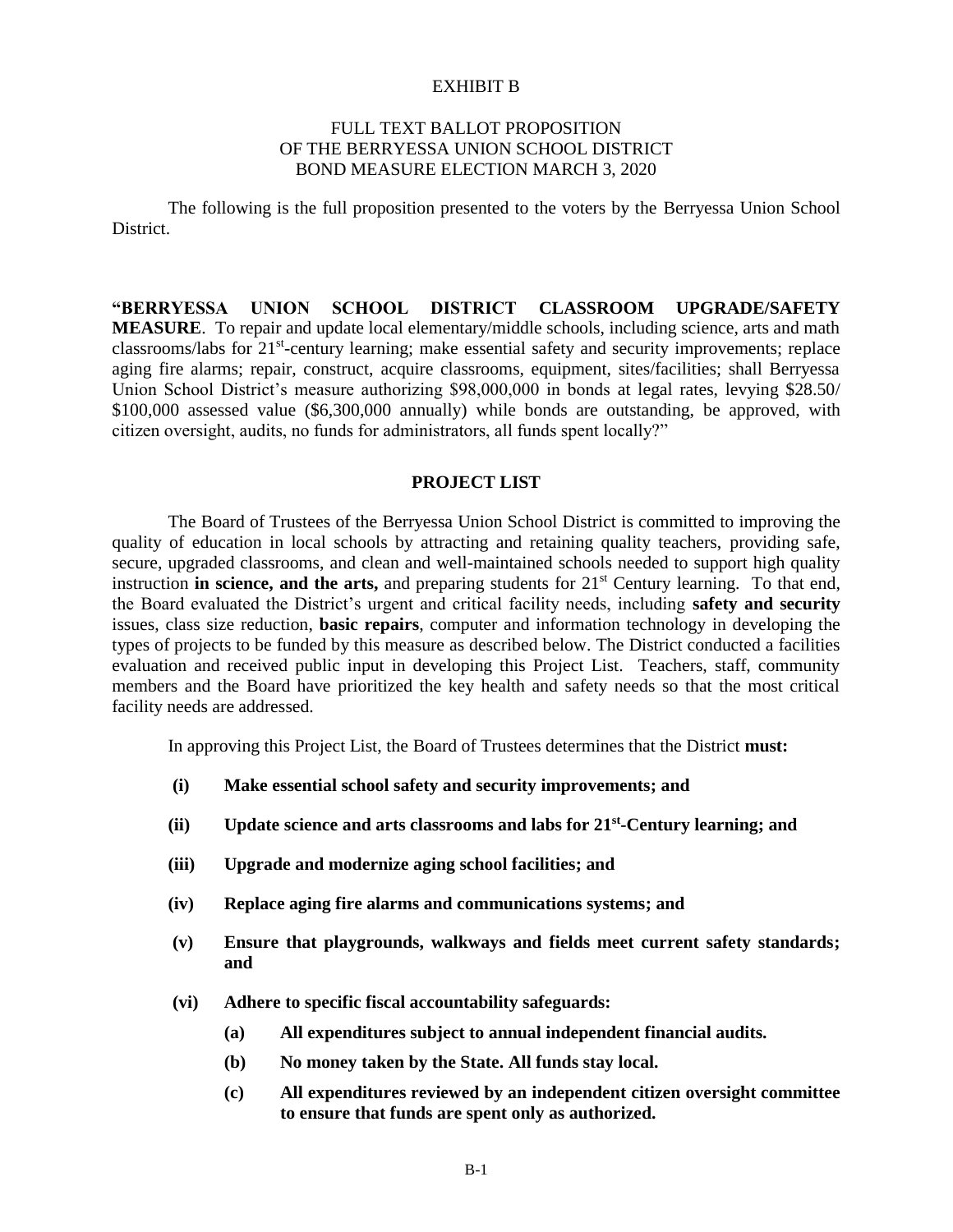The Project List includes the following types of upgrades and improvements at District schools, facilities and sites:

# **IMPROVE STUDENT PREPARATION FOR 21st -CENTURY LEARNING**

# **Basic School Repair and Upgrade Projects Funded By Money That Cannot Be Taken By the State Or Used for Other Purposes**

**Goals and Purposes: Some classrooms and District facilities have been updated, while many are decades old and in urgent need of repairs. This measure will allow for essential repairs and upgrades to restrooms, offices, heating and cooling systems, and school kitchens before the repairs become more costly down the road.**

**The requirements for success are rapidly changing and our classrooms and labs need to be modernized to meet today's educational standards. This measure will update classrooms, labs and learning technology so that our students are prepared to excel in high school and beyond.**

- $\bullet$  Update science and arts classrooms and labs for 21<sup>st</sup>-Century learning.
- Improve school access for students, teachers and staff with disabilities.
- Improve heating, cooling and water systems to increase energy efficiency and save money.
- Replace or repair roofs, as needed.
- **Provide up-to-date classrooms to prepare students for the 21st Century.**

# **STUDENT SAFETY AND ACHIEVEMENT: LOCAL SCHOOL FUNDING TO SUPPORT HIGH QUALITY INSTRUCTION IN MATH, SCIENCE AND THE ARTS**

# **Projects That Improve Student Safety and Success**

**Goal and Purpose: There is nothing more important than protecting our children while they are at school. This measure will upgrade school safety and security with access control, security cameras, and fire alarm systems.**

**.**

- **Make essential safety and security improvements**, including security fencing, security cameras, access control, building identification, site lines and intruder alert technology**.**
- **Replace aging fire alarms and communications systems.**
- Ensure that children's playgrounds, walkways and fields meet current health and safety standards.
- Update classroom learning technology.
- Update school libraries.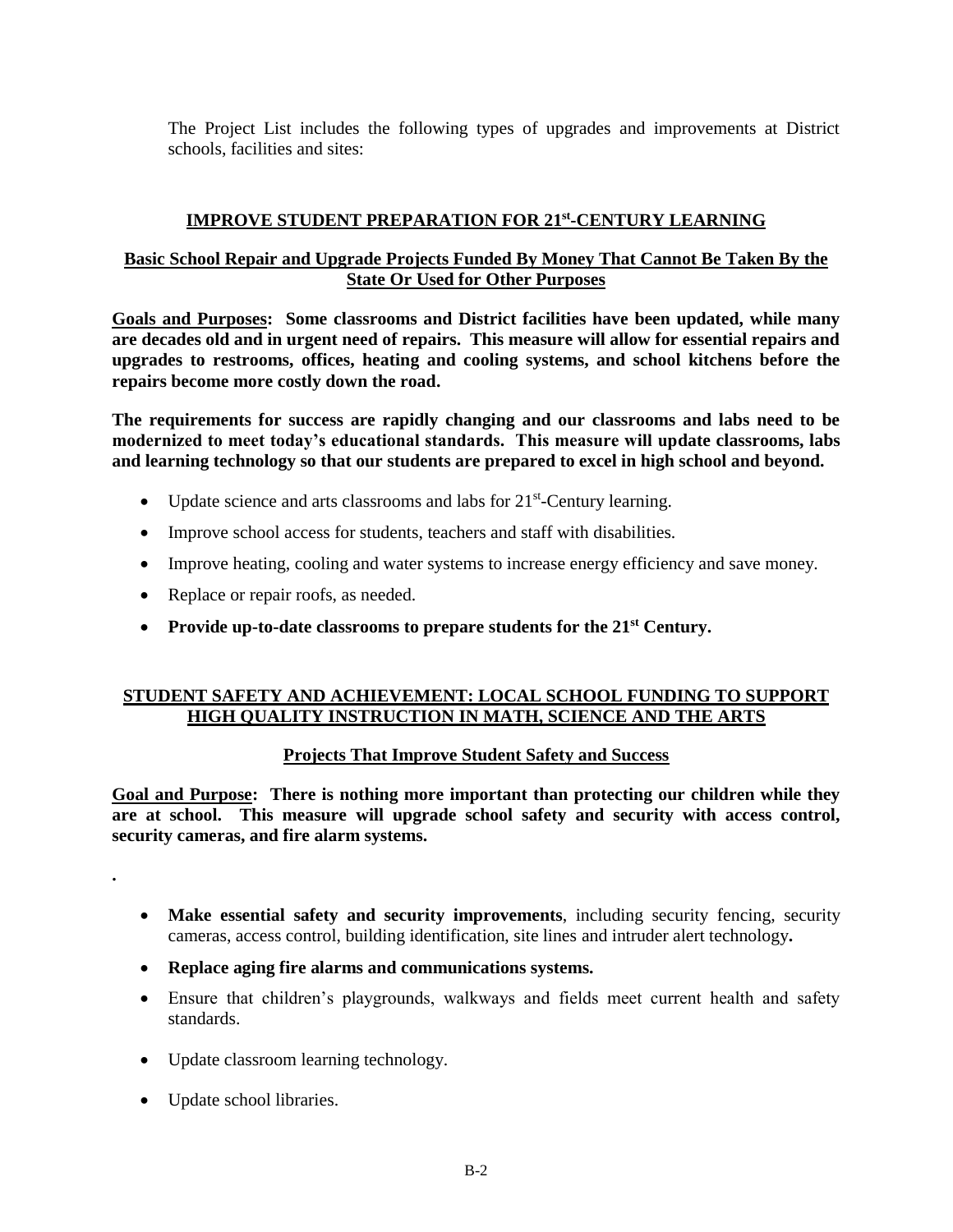In addition to the projects listed above, the repair and renovation of each of the existing school facilities may include, but not be limited to, some or all of the following: add or renovate student and staff restrooms; repair and replace electrical, plumbing, heating, ventilation and air conditioning systems; upgrade of facilities for energy efficiencies; repair and replace worn-out and deteriorated roofs, windows, walls, floors, doors and drinking fountains; construct or renovate facilities for more efficient administration and multi-purpose learning spaces; install wiring and electrical systems to safely accommodate computers, technology and other electrical devices; upgrade or construct support facilities including administrative, physical education, music, art, classrooms or facilities, science, computer labs/classrooms, libraries, gyms, buildings, maintenance and transportation yards and related warehouse facilities; acquire, construct or contribute to affordable housing units for teachers and staff; repair and replace fire alarms, emergency communications and security systems; improve facilities to satisfy ADA requirements; resurface or replace asphalt, broken concrete and improve hard courts, turf and irrigation/drainage systems and campus landscaping; install signage, marquees, solar panels or other energy efficiency systems, and fencing; expand parking and drop-off areas; improve all site utilities; acquire land; construct new classrooms and school buildings and schools; upgrade or replace interior and exterior painting, floor covering (including carpets), and school facades; projects authorized by the District's Measure L, approved by the voters in 2014; demolition; upgrade kitchens, food service, and school cafeterias; construct various forms of storage and support spaces and classrooms; improve outdoor learning environments; repair, upgrade and install interior and exterior lighting systems; improve playgrounds, play structures, athletic fields and facilities to support student health, fitness and safety; acquire vehicles, trucks, vans and buses; replace outdated security fences and security systems (including access control systems), provide lunch shelters, indoor space for assemblies or for rainy day lunch; upgrade music labs, multi-purpose rooms, learning centers and media centers; add or upgrade parking lots. In addition to the listed projects stated above, the Project List also includes the acquisition of a variety of instructional, maintenance and operational equipment, including the reduction or retirement of outstanding lease obligations and interim funding incurred to advance fund projects from the Project List; payment of the costs of preparation of all facility planning, facility studies, assessment reviews, facility master plan preparation and updates, environmental studies (including environmental investigation, remediation and monitoring), design and construction documentation, and temporary housing of dislocated District activities caused by construction projects. The upgrading of technology infrastructure includes, but is not limited to, network rewiring, cabling, computers, portable interface devices, servers, switches, routers, modules, sound projection systems, laser printers, digital white boards, document projectors, upgrade voice-over-IP, clock/telephone/ intercom systems, call manager and network security/firewall, wireless technology systems, refresh classroom technology, including enterprise software applications, miscellaneous IT and instructional equipment, data storage, phones, identity cards and the construction and installation of a data center in the cloud for the District's enterprise systems, such as resource planning, websites, domain name systems, cloud applications and information security. The budget for each project is an estimate and may be affected by factors beyond the District's control. The final cost of each project will be determined as plans and construction documents are finalized, construction bids are received, construction contracts are awarded and projects are completed. Based on the final costs of each project, certain of the projects described above may be delayed or may not be completed. Demolition of portable classrooms and existing facilities and reconstruction of facilities scheduled for repair and upgrade may occur, if the Board determines that such an approach would be more costeffective in creating more enhanced and operationally efficient campuses. Necessary site preparation/restoration may occur in connection with new construction, renovation or remodeling, or installation or removal of relocatable classrooms, including ingress and egress, removing, replacing,